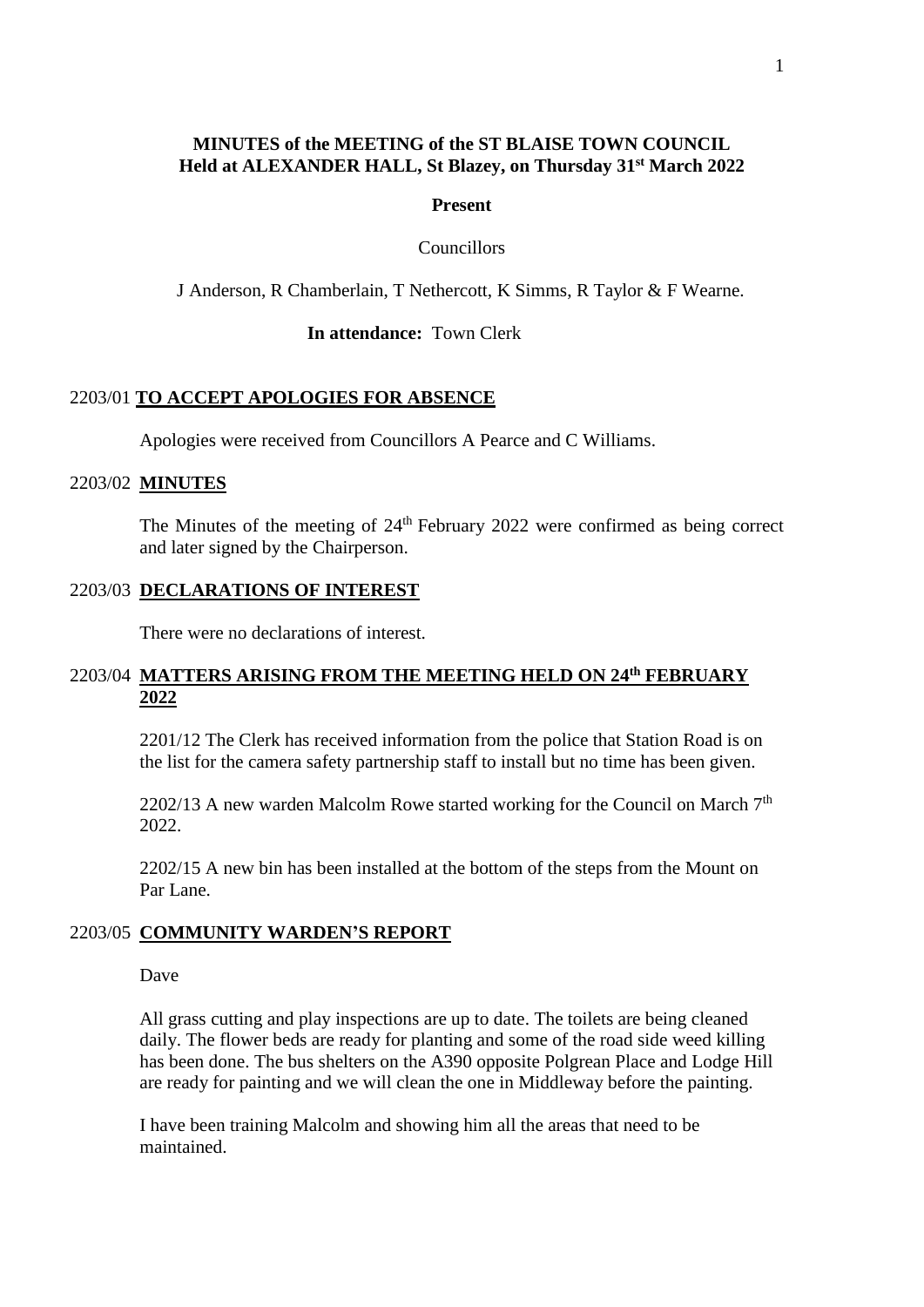#### Malcolm

I attended Play Inspection Training on March  $3<sup>rd</sup>$  and was trained to use the weed killing equipment on  $15<sup>th</sup>$  March. The Clerk has registered me for a brush cutting course and the use of pesticides.

Dave has been training me and showing me my duties and the areas that need to be maintained. I look forward to working with you in the future.

## 2203/06 **REPORT FROM CORNWALL COUNCILLOR PAULINE GILES**

Councillor Giles gave her apologies and sent the following report.

I was delighted to be a judge at the Eden World Pasty Championships, less pleased that out of the 6 sent to my table, however only one was traditional. It might have had something to do with my judging partner being the Ambassador of Mexico, who relished the 'hot and spicy' I was not won over, and still say there's nothing better than a traditional Cornish pasty.

I attended the Food and Farming event at Royal Cornwall Showground last week, it was great to see hundreds of school children from all over Cornwall getting up close and personal with so many farm animals. Other skills the children were able to try were pasty making, cheese making and being an auctioneer.

I had a meeting with Ocean Housing last week, they inform me that they only have four empty properties in St Blazey currently. Polgrean is currently running two years late, which is infuriating given the number of families being given notices to quit by their landlords.

I am sure you have all seen that the pedestrian refuge is now in at the bottom of Middleway. There is now really no excuse for people to park outside the surgery given they have a safe crossing available. I am hoping the surgery will make their car park disabled only.

I am having a meeting with the local clubs next week, to button down entertainment for the Jubilee weekend.

Bull Engine Park remains a nightmare! Too much of my time is being spent on this facility. The skate park is attracting attention from people outside our area, causing anti-social behaviour, littering, smoking weed and playing loud music until late. I have had a meeting with the Director for Open Spaces and said this is not on, and something needs to be done. I have another meeting with them on Monday, after the requested noise monitoring results have been assessed.

I am sponsoring the St Blazey V St Austell football match at St Blazey Football Club at 11am on Good Friday. Cornwall Channel will be live streaming the local derby, I will be supplying pasties for the first 100 through the gate.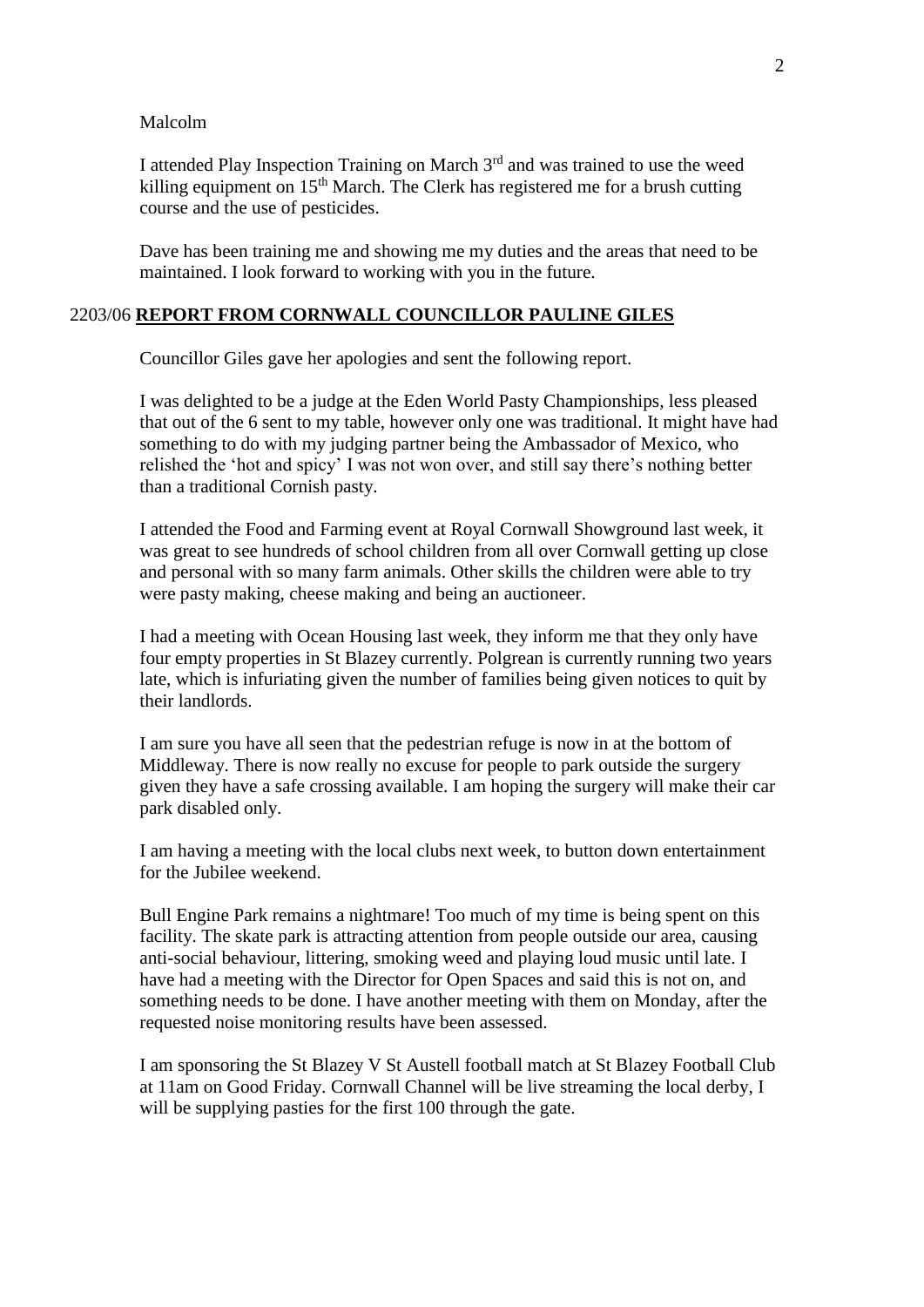## 2203/07 **IMPLICATIONS OF CORNWALL COUNCIL CUTS AND LOCALISM**

We now have a new Community Link Officer but have yet to have contact.

## 2203/08 **QUEENS PLATINUM JUILEE CELEBRATIONS**

Purchase of Commemorative Bench's.

The Clerk has received a quote of £3,000 each for two granite bench's to commemorate the Platinum Jubilee. Councillor Nethercott proposed that 2 bench's be purchased, one for Penarwyn Green and another for King Edward Gardens. Councillor Chamberlain seconded the proposal on condition a warranty could be given, all the Councillors agreed and so it was RESOLVED.

Painting of Bus Shelter's

Yet to be arranged.

## 2203/09 **TO REVIEW THE DONATION POLICY**

The Council considered the Donation Policy and all agreed that no amendments were needed.

#### 2203/10 **FRUIT TREES FOR KING EDWARD GARDENS**

Councillor Nethercott Proposed that three fruit trees be purchased for King Edward Gardens to replace the trees that have been removed at to join with the Queens Canopy, Councillor Taylor seconded the proposal and all the Councillors agreed and so it was RESOLVED.

## 2203/11 **TO CONSIDER A HOUSING MANIFESTO FOR ST BLAISE**

The Clerk has written a Housing Manifesto for St Blaise which the Councillors considered, Councillor T Nethercott proposed that the document be adopted, Councillor Wearne seconded the proposal, all the Councillors agreed and so it was RESOLVED.

## 2203/12 **CLERKS 21-22 PAY AWARD**

The Clerk told the Council that the National Joint Council for Local Government Services has agreed a 1.5% increase in Clerks salary for 2021/22. Councillor T Nethercott proposed that St Blaise Town Council give the pay award, Councillor Taylor seconded the proposal, all the other Councillors agreed and so it was RESOLVED.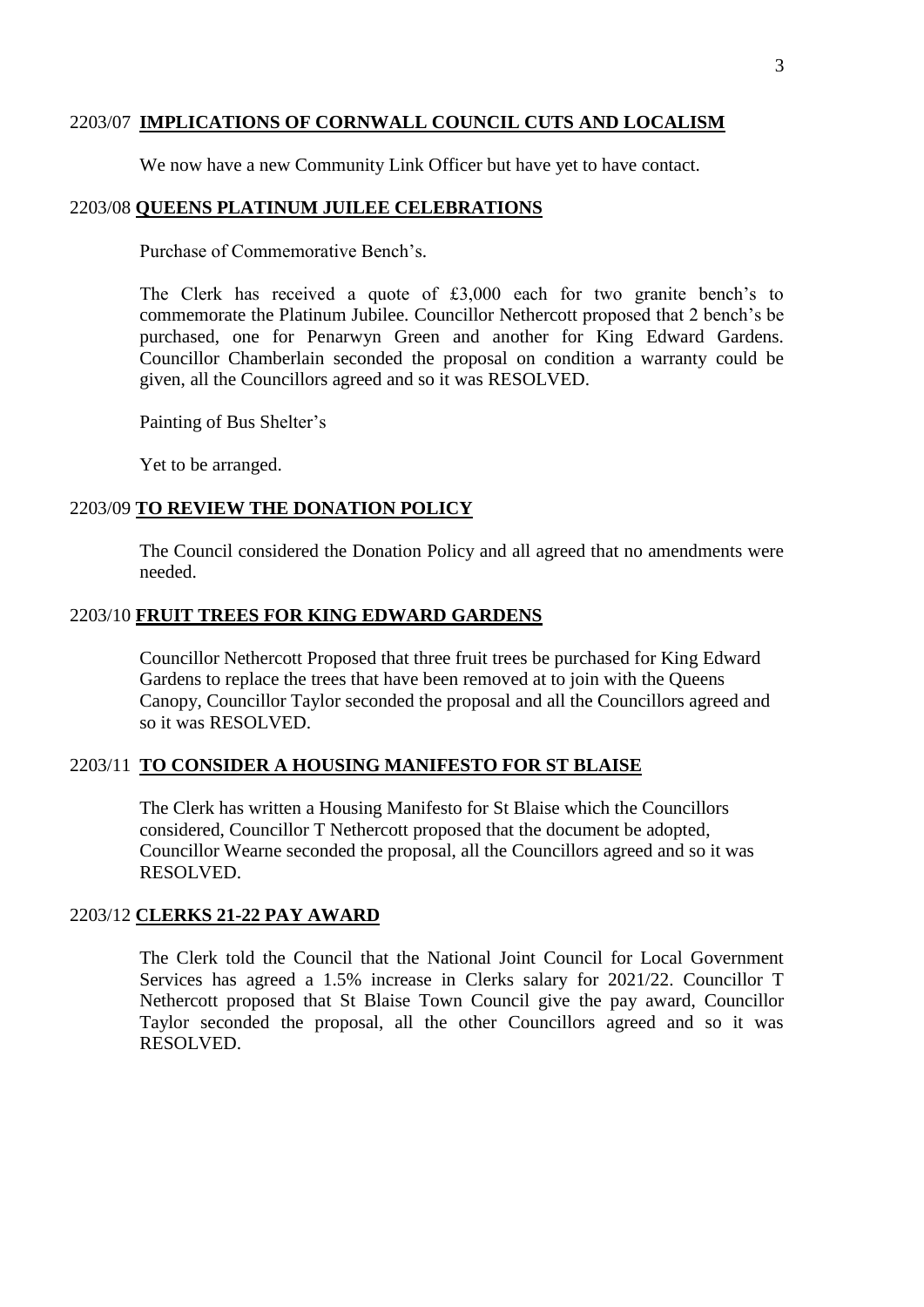#### 2203/13 **PROJECT LIST**

#### **Neighbourhood Planning** –

The Clerk will endeavour to pick this up from where Ex -Councillor Moore has progressed so far.

#### **Play Area Update**

Deeble Drive – The children's table and chairs have been painted as has part of the MPU.

Penarwyn Green – Some of the caps from the spring rockers have been removed, the Clerk is waiting for replacements.

Polgover Way – Whilst the Clerk and the Warden undertook Play Inspection training, information was that all parts of the daffodil are poisonous and can cause nausea and abdominal pain. Polgover Way is used by young children and dogs. The Residents group informed the Council that the daffodils at Polgover Way Play Area have been there for many years. It was agreed that as they are sporadic across the grass, the Warden would wait until the flowers have died before the first cut of the year.

Trail Blazer Park – Play inspections up to date and Cormac have begun to carry out repairs.

#### **Town Vitality Fund.**

The Clerk will endeavour to pick this up from where Ex -Councillor Moore has progressed so far.

## 2203/14**TOWN CLERKS REPORT**

The Clerk attended an SLCC meeting when the new code of conduct was discussed however no updates. A Mayor for Cornwall was discussed now that Cornwall Council have made the pledge however we do not know if there will be a referendum. All Town/Parish Councils have seen huge increases in their insurance premiums.

The Clerk told the Councillors that we could now apply for CIL funding, it was suggested that we look into funding for the surfacing of the Town Car Park.

PL24 magazine have been asked how much they would charge for including the annual town council report in their magazine by another Council and said that St Blaise Town Council is welcome to submit an editorial piece which could mention key points and signpost local residents to where they could find the full report and/or further information for free but if we wished to include a longer report, they would need to charge. Councillors decided that an editorial piece with sign posting should be submitted.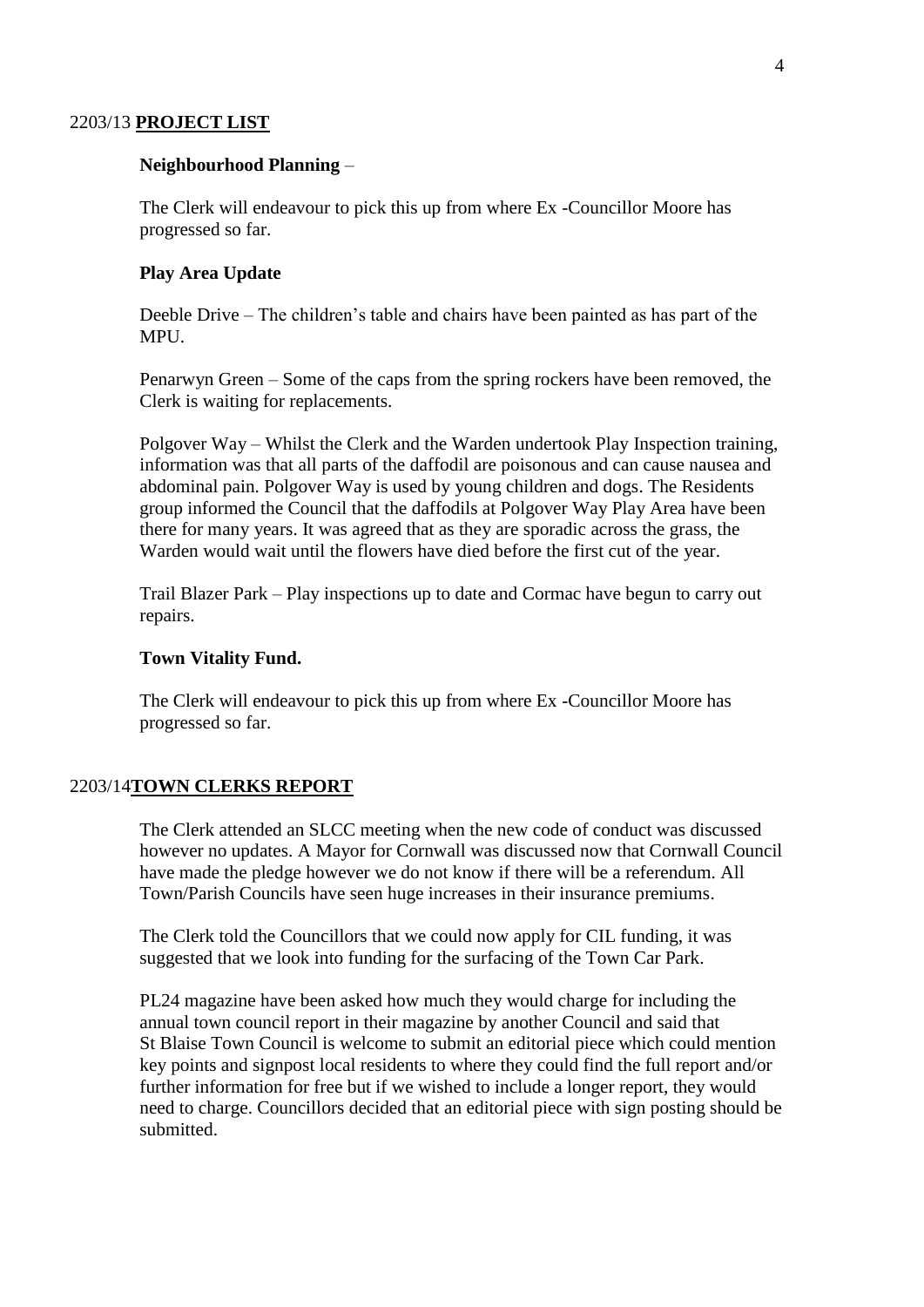The Eden Project have contacted us about Buzz Stops. Buzz stops are pollinator friendly bus stops that incorporate pollinator friendly plants around each stop either as wildflowers planted in the ground or as plants (e.g. lavender or others) in containers alongside each stop. There would also be educational interpretation e.g. designed weather proof poster or sign that would be featured if appropriate.

They have spoken to the Highways Agency team who are responsible for bus stops and who are happy with the concept, but they want to seek permission and thoughts from the Town Council as obviously this is your place and community. They think the Double Trees Bus Stop will be ideal and have contacted the school and they are happy. They ask that the TC water the plants.

There are 2 possible options for a Buzz Stop but Pollinator plants in containers be best option and these would need to be watered every now again even if they will include drought tolerant plants and accepting Cornish weather.

They would cover all the costs for installation and materials. This is a spring – summer project but if we wanted to retain the plants and containers after this that would also be fine.

The Clerk was instructed to accept the offer.

#### 2203/15**PLANNING MATTERS**

There have been eight planning applications received and it was RESOLVED to not object to any of them.

| PA22/01744 | Conversion of existing garage into self-contained annexe.<br>Mill Wheel Barn.<br><b>Biscovey Road</b><br><b>St Blazey Gate</b>                                                                                                   |
|------------|----------------------------------------------------------------------------------------------------------------------------------------------------------------------------------------------------------------------------------|
| PA22/00598 | Extension to rear of property and garage to side of property.<br>18 Rose Hill<br><b>St Blazey</b>                                                                                                                                |
| PA21/04170 | Works and rebuilding to the Grade 11 <sup>*</sup> Listed Building at<br>Restineas and change of use to training and research purposes.<br>The Eden Project<br><b>Restineas Farm</b><br>Garker                                    |
| PA21/04171 | Application for Listed building Consent for Works and<br>rebuilding to the Grade 11* Listed Building at Restineas and<br>change of use to training and research purposes.<br>The Eden Project<br><b>Restineas Farm</b><br>Garker |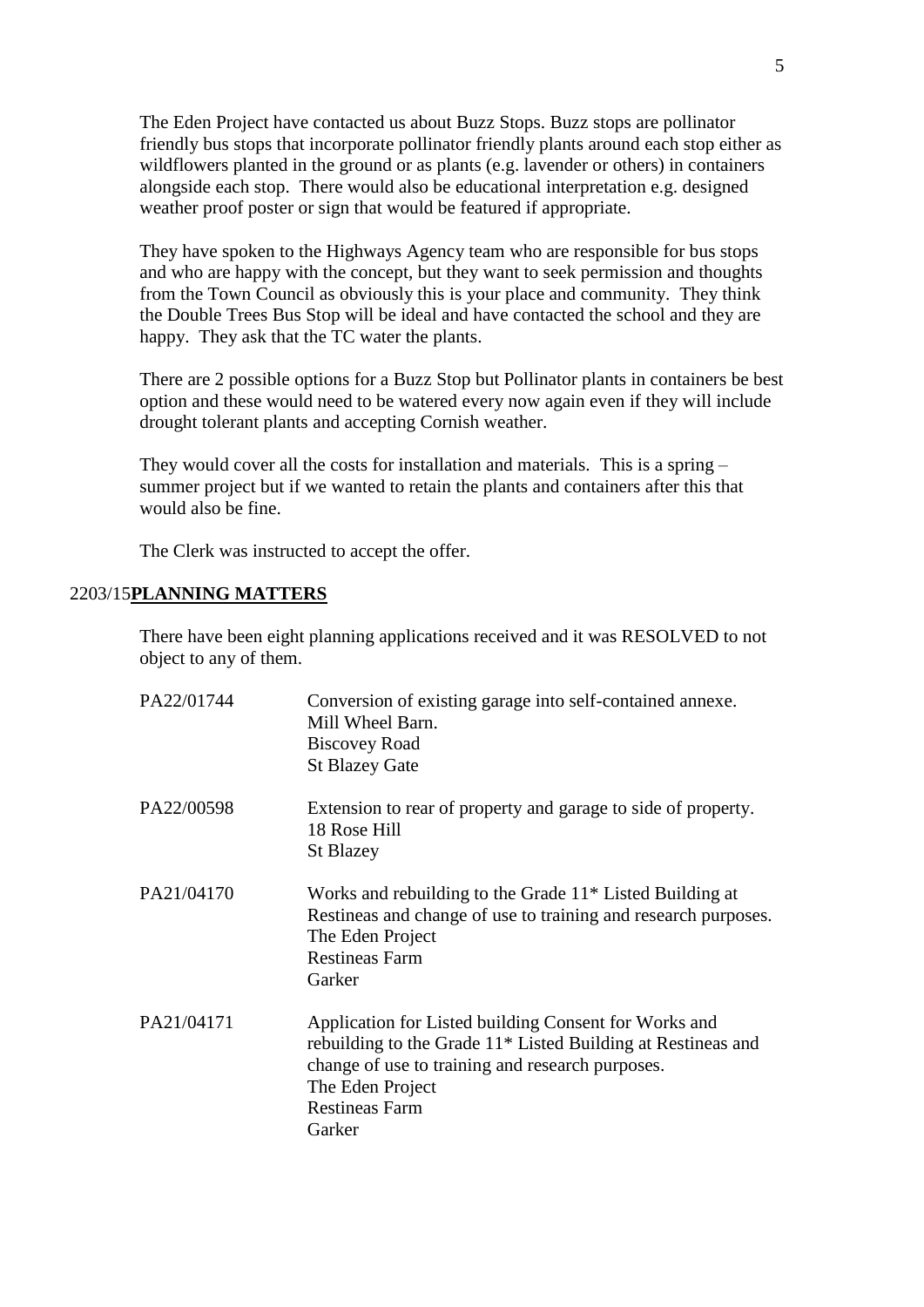| PA22/02135              | Replacement of freefall deck with a swing.<br>Hangloose, The Eden Project<br><b>Bodelva Road</b><br>Bodelva                                                                                                                                                                                               |
|-------------------------|-----------------------------------------------------------------------------------------------------------------------------------------------------------------------------------------------------------------------------------------------------------------------------------------------------------|
| PA22/01375              | Retrospective consent for works to realign road, drainage<br>works and associated landscaping.<br>The Eden Project<br><b>Bodelva Road</b><br><b>Bodelva</b>                                                                                                                                               |
| PA22/02515              | Demolition of existing garage and erection of two storey side<br>extension.<br>48 Biscovey Road<br><b>St Blazey Gate</b>                                                                                                                                                                                  |
| PA22/01844              | Change of use of car park to camping and caravan site.<br>Additional shower/we block and land pods to existing<br>campsite, soft landscaping and associated works.<br>The Eden Project<br><b>Bodelva Road</b><br>Bodelva                                                                                  |
| <b>Results Received</b> |                                                                                                                                                                                                                                                                                                           |
| PA22/00968              | Application for an amendment to $PA17/02296$ to replace $x3$<br>360-degree swings with a climbing wall.<br>The Eden Project<br><b>Bodelva Road</b><br><b>Bodelva</b><br><b>APPROVED</b>                                                                                                                   |
| PA22/01744              | Conversion of existing garage into self-contained annexe.<br>Mill Wheel Barn.<br><b>Biscovey Road</b><br><b>St Blazey Gate</b><br><b>APPROVED</b>                                                                                                                                                         |
| PA22/01687              | Works to trees subject to a Tree Preservation Order (TPO),<br>Monterey Pine C2/174, undertake a crown reduction of 5-6<br>meters to remove the major deadwood. Reduce the side<br>branches to the Pine numbered C2/139 by 5 meters.<br>Land East of Penarwyn House<br><b>St Blazey</b><br><b>APPROVED</b> |

# 2203/16 **ALEXANDER HALL/ ST BLAZEY COMMUNITY ROOMS/ JUNE ANDERSON HALL**

Alexander Hall – No updates.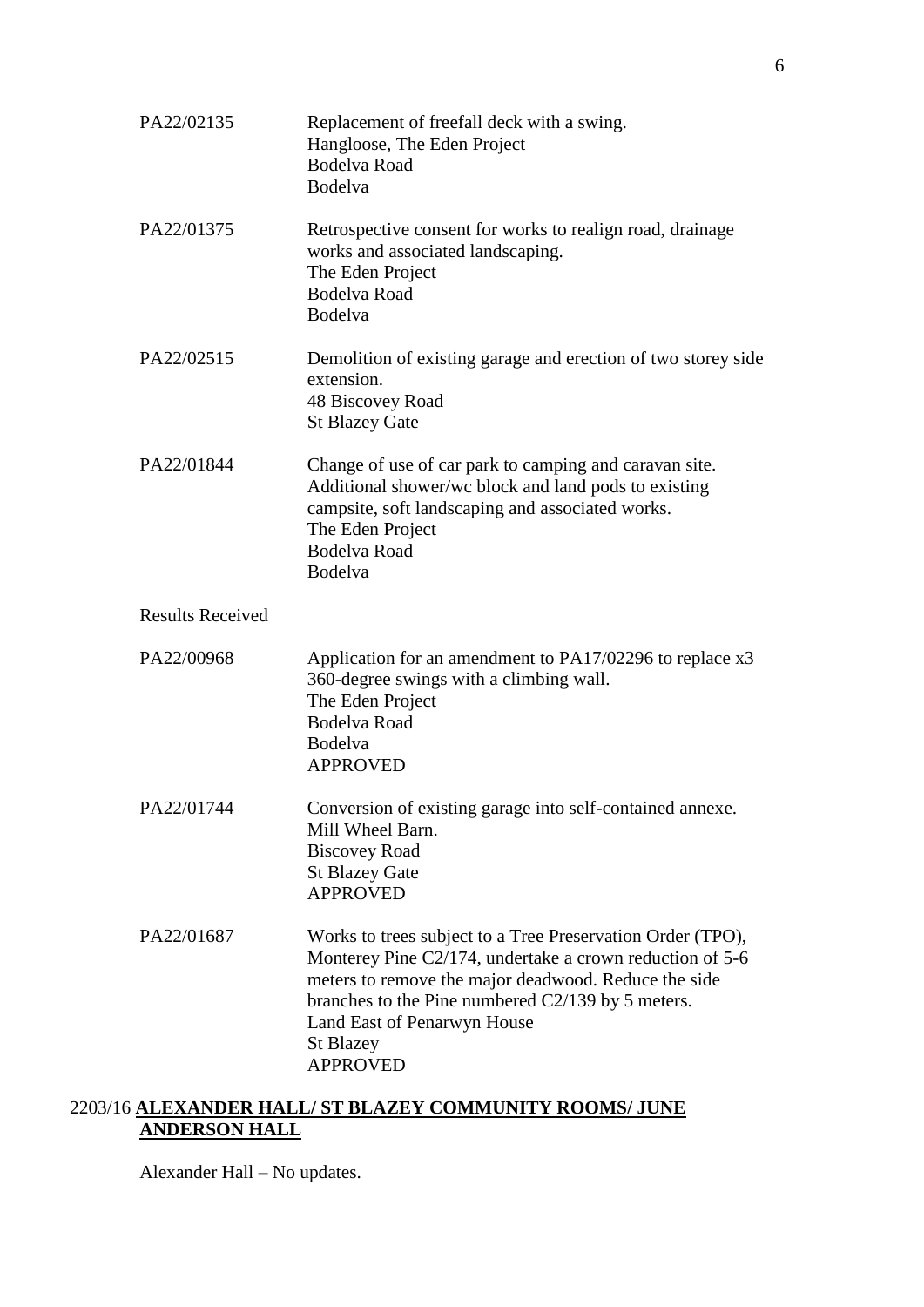St Blazey Community Rooms – Rear window has been smashed, the Clerk has arranged repair.

June Anderson Hall – The fire doors have been repaired and the wall barriers fitted.

The Councillors considered the rent review, Councillor Chamberlain proposed no increase, Councillor Simms seconded the proposal, all the Councillors agreed and so it was RESOLVED.

## 2203/17**ACCOUNTS**

#### **Payments Received <b>Expenditure**

| 460.00 | Clerks Wage      | 1596.57 |
|--------|------------------|---------|
| .47    | Wardens Wage     | 712.40  |
| 410.00 | Wardens Wage     | 559.80  |
| 13.77  | <b>Broadband</b> | 22.00   |
| 35.00  | UK Fuels         | 83.10   |
| 257.08 | Insurance        | 185.59  |
| 30.00  | HMRC             | 696.81  |
|        |                  |         |

| <b>Clerks Wage</b>   | 1596.57 |
|----------------------|---------|
| Wardens Wage         | 712.40  |
| Wardens Wage         | 559.80  |
| <b>Broadband</b>     | 22.00   |
| <b>UK Fuels</b>      | 83.10   |
| Insurance            | 185.59  |
| <b>HMRC</b>          | 696.81  |
| $CC$ (Pen)           | 582.19  |
| <b>Burrows Elec</b>  | 257.08  |
| <b>Warden Phone</b>  | 20.00   |
| <b>Clerk Travel</b>  | 110.90  |
| <b>Fountain Elec</b> | 26.68   |
| Fountain Water       | 18.37   |
| Penarwyn Pl Ins      | 138.45  |
| <b>St Blazey Rec</b> | 4445.00 |
| <b>Cornwall AA</b>   | 200.00  |
| <b>Warden Travel</b> | 76.80   |
| Rospa                | 648.00  |
| Warden Uniform       | 124.04  |
| Warden Equip         | 75.09   |
| <b>RDG</b> Tree Sur  | 800.00  |
| Wardens tools        | 22.89   |
| Admin                | 10.47   |
| <b>Xmas</b>          | 22.08   |
| <b>SLCC</b>          | 102.00  |
| NP web-site          | 538.56  |
| Van Insurance        | 529.00  |
| AH                   |         |
| Chubb (parts)        | 15.38   |
| Corona (Gas)         | 100.64  |
| Corona (Elec)        | 52.39   |
| <b>SWW</b>           | 76.00   |
| <b>Cleaners Wage</b> | 31.60   |
| H & S                | 6.95    |
| Repairs              | 55.88   |
| PC                   |         |